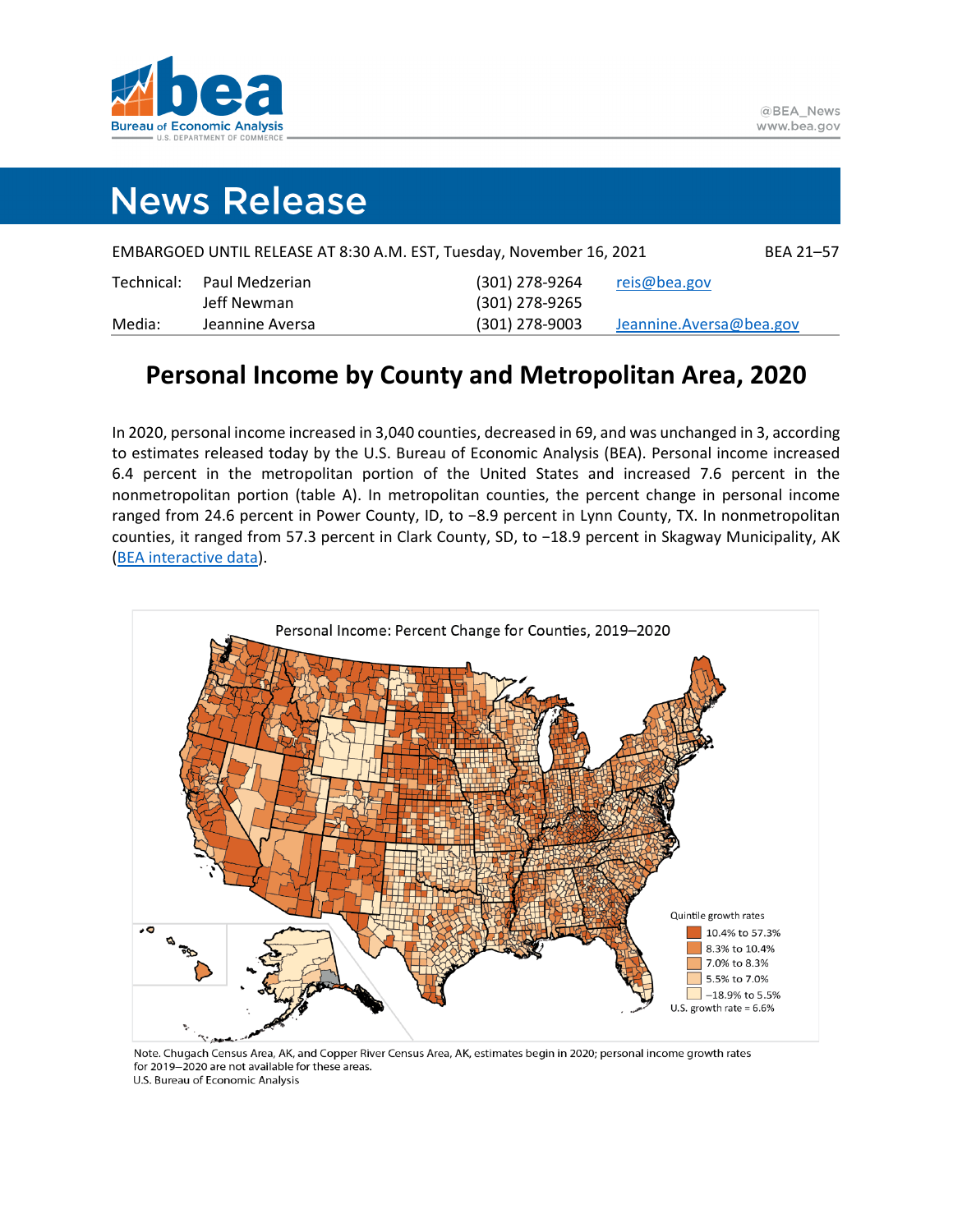| Table A. Personal Income, Per Capita Personal Income, and Population Percent Change |                    |      |                                  |      |            |        |  |
|-------------------------------------------------------------------------------------|--------------------|------|----------------------------------|------|------------|--------|--|
|                                                                                     | Personal<br>income |      | Per capita<br>personal<br>income |      | Population |        |  |
|                                                                                     | 2019               | 2020 | 2019                             | 2020 | 2019       | 2020   |  |
| <b>United States</b>                                                                | 4.1                | 6.6  | 3.6                              | 6.2  | 0.5        | 0.4    |  |
| Metropolitan portion                                                                | 4.1                | 6.4  | 3.6                              | 6.0  | 0.5        | 0.4    |  |
| Nonmetropolitan portion                                                             | 3.6                | 7.6  | 3.6                              | 7.7  | 0.0        | $-0.1$ |  |

U.S. Bureau of Economic Analysis

Personal current transfer receipts accounted for \$1,102 billion of the \$1,205 billion increase in personal income at the national level in 2020. The increase in transfer receipts reflected new government relief payments provided by the Coronavirus Aid, Relief, and Economic Security (CARES) Act of 2020. Absent the increase in personal current transfer receipts, personal income would have increased in 2,006 counties, decreased in 1,038, and remained unchanged in 68. Personal income would have increased 0.6 percent in both the metropolitan portion and the nonmetropolitan portion of the United States.

### **Coronavirus (COVID-19) Impact on 2020 County and Metropolitan Area Personal Income Estimates**

The 2020 estimates of local area personal income were impacted by the response to the spread of COVID-19, as governments issued and lifted "stay-at-home" orders and government pandemic assistance payments were distributed to households and businesses. The full economic effects of the COVID-19 pandemic cannot be quantified in the local area personal income estimates, because the impacts are generally embedded in source data and cannot be separately identified. For more information, see [Federal Recovery Programs and BEA Statistics.](https://www.bea.gov/recovery)

**Per capita personal income**. In the metropolitan portion of the United States, per capita personal income—personal income divided by population—increased 6.0 percent in 2020, up from 3.6 percent in 2019. In the nonmetropolitan portion of the United States, per capita personal income increased 7.7 percent, up from 3.6 percent. Table 1 presents estimates of per capita personal income by state and county.

The county personal income estimates released today provide more geographic detail on the nation's personal income for 2020. National estimates of personal income for 2020 were first released in February 2021, followed by preliminary state personal income estimates in March. The personal income estimates released today provide the first glimpse of personal income for 2020 in counties and metropolitan statistical areas. Real personal income for states, metropolitan areas, and state metropolitan and nonmetropolitan portions of the United States will be released on December 14, 2021.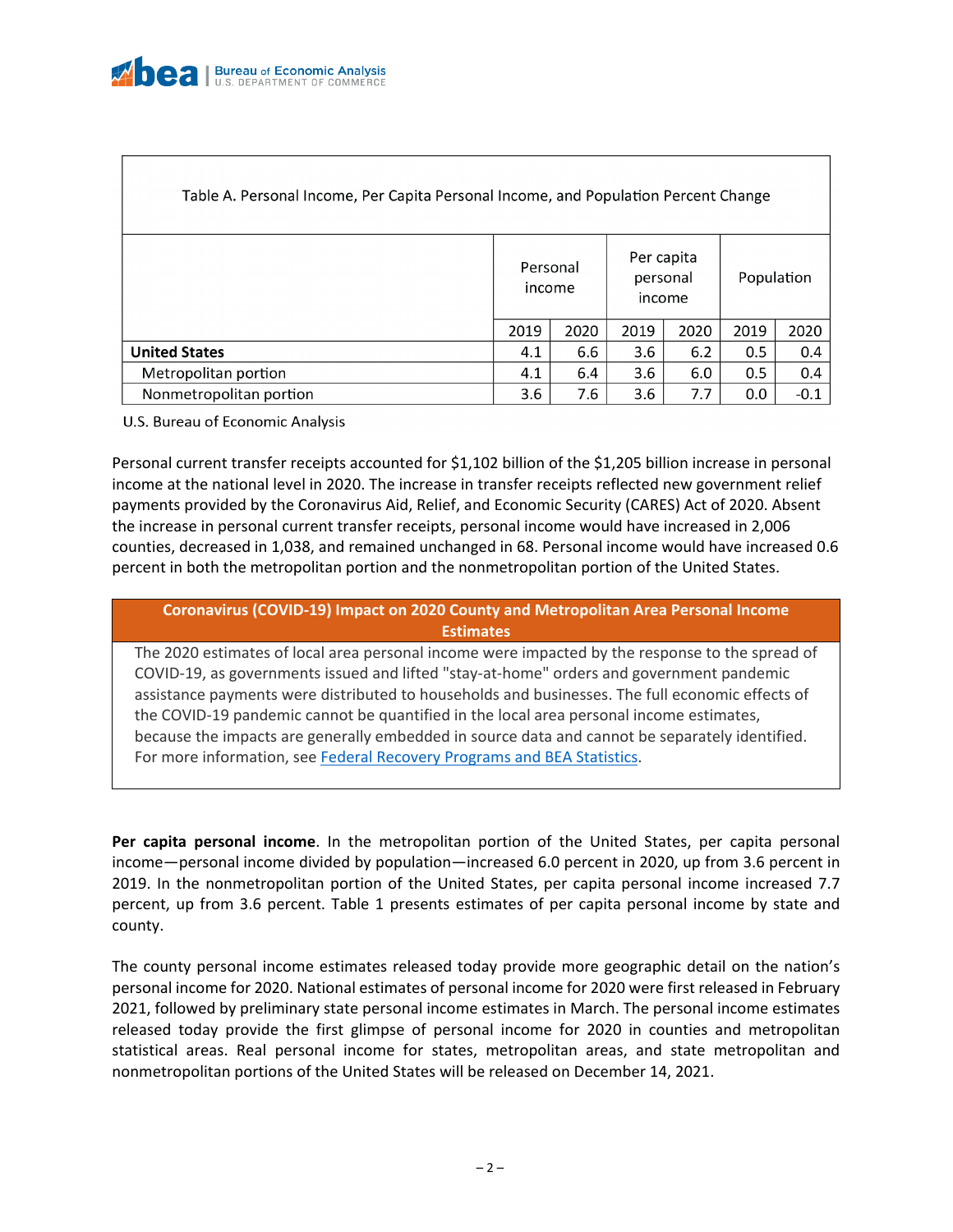

### **Annual Update to County and Metropolitan Area Personal Income**

The estimates for 2020 incorporate the results of BEA's annual update of county and metropolitan area personal income that was also released today. The annual estimates of county and metropolitan area personal income for 1998 to 2019 were revised. The update incorporates revised source data that are more complete and more detailed than previously available, the results of the July 2021 annual update of the National Income and Product Accounts, and the results of the September 2021 annual update of state personal income.

BEA county and metropolitan area per capita personal income statistics are calculated using U.S. Census Bureau midyear population estimates. These annual midyear estimates are based on the 2010 census. BEA will incorporate Census Bureau midyear population estimates based on the 2020 census results when they become available.

> Next release: November 16, 2022, at 8:30 A.M. EST Personal Income by County and Metropolitan Area, 2021